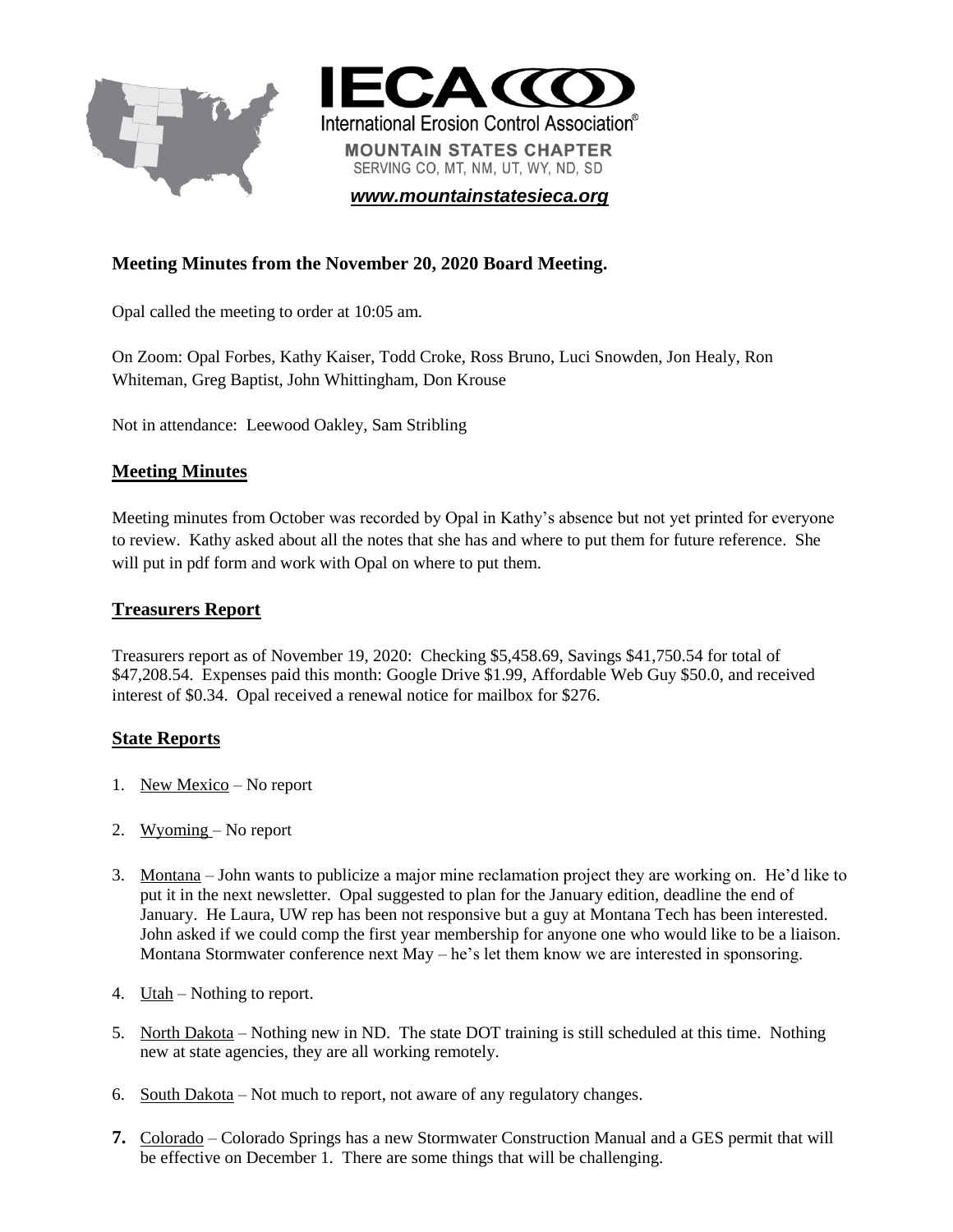



*[www.mountainstatesieca.org](http://www.mountainstatesieca.org/)*

## **Old Business**

- 1. Annual Conference Total as of Monday was 69 that registered. Two sessions this week had a revegitation and a mining session. Both seemed good. To gain access to those you need to register then you can access via EHub under the R1 website. MSC also has a link to register. We only had two sponsors. Todd felt that the pricing was too high for the sponsors. Ron expressed that a virtual booth will be difficult as you won't be able to talk to anyone. In order to get sponsors, there must be some type of created value in order for it to be worthwhile to that company.
- 2. National Conference it has been announced that it will be virtual. The exhibit hall will also be virtual, not sure how it will work.
- 3. Website No changes on the website but if there is anything you want to post send it to Todd. Opal asked if the bios were posted, Todd indicated that we could do that, but it has not been done yet.
- 4. University Partners See discussion for Montana. Regarding paying the first year membership, most agreed that it would help to get things started. Ross motioned and John seconded to go ahead and pay the first year for anyone who is interested. Motion passed. Ross suggested that we either continue after the first year if it is successful or offer them a student rate.
- 5. Elections So for we have had 31 people vote so far. 4 people running for at large board. Vote of confidence on three state reps. Voting ends Tuesday November 24. New positions will take effect Jan 1, 2021.

### **New Business**

- 1. Chapter affiliation agreement changes R1 has decided that chapters are not doing their reporting on time. If we don't get them in the admin fees will be going up (double) and more. Reports include chapter activity report for past year, chapter plan for next year, financial report for last year, financial budget for next year, change in board members once elections, I90N to IRS and pay corporate license to state. If we are in arrears 180 days, then they can recommend that the chapter president be replaced.
- 2. Election and Board Positions At the January meeting board will elect the board positions, so think about what positions you may want to do. Officers include president, vice president of membership, vice president of administration, secretary, and treasurer
- 3. Year-end reports and Next year projections See discussion under chapter affiliation above. Think about projections for next year. Opal will send the reports to Todd so he can help get them going.
- 4. R1 Member get a member drive for every member you get you get discount on ehub presentations. This is unlimited on the number of members you get. Among top recruiters, they will give away conference pass or \$100 gift card. To be considered a new member, their previous membership must